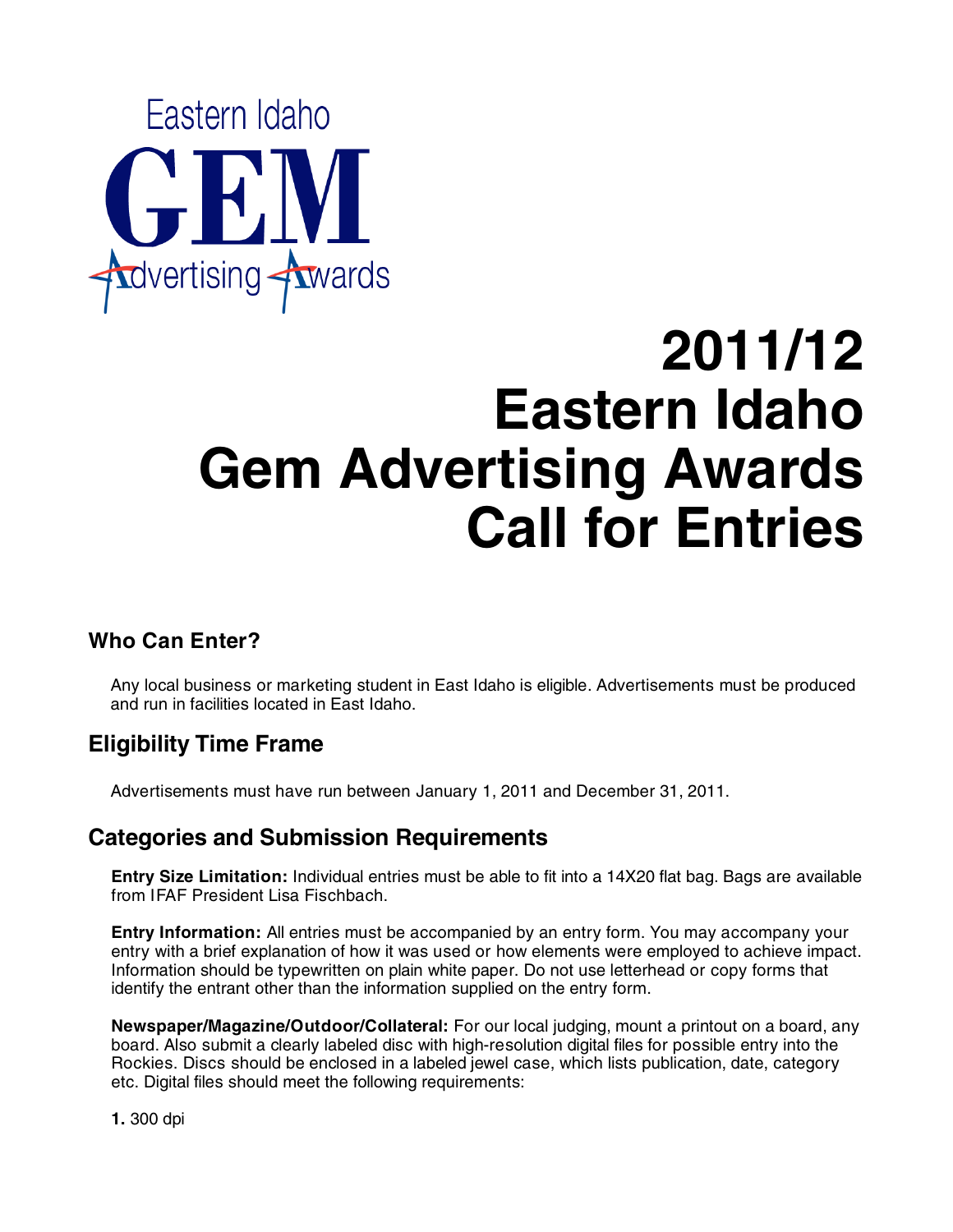**2.** 8.33" X 11.11" horizontal format

**3.** CMYK color profile

**4.** Acceptable file formats: pdf or Photoshop eps

**5.** File name should contain entry number. (entries with multiple flies should be labeled according to the following convention: 1234\_1of2.pdf, 1234\_2of2.pdf.)

**6.** For marks of identity, place color version of mark in center of white background sized at 50% of file dimensions.

**7.** For multiple-paged pieces, include up to four separate files with different page views.

**8.** For campaigns, include each element as a separate file or photo.

**Television:** The accepted format for television and other video entries is DVD in jewel case. If the disc will not play on a consumer DVD player, it is subject to disqualification.

**1.** If entry is a single spot or video, the DVD should be created to auto-play. Submit a separate DVD for each single entry.

**2.** For campaign entries, include all components on one DVD, indicate the number of spots in the campaign, and include a navigation tool.

**3.** All entries must be "viewing copy only" without color bars, tones or slates.

**4.** Discs should be enclosed in a labeled jewel case, which lists publication, date, category etc.

**5.** All television entries must be accompanied by eight screen grabs labeled in sequential order.

**Radio:** The accepted format for radio and other audio entries is CD in a jewel case. No AIFF, MP3, WMV or Wave files are accepted. If a disc will not play in a consumer CD player, it is subject to disqualification. No scripts. No audio billboards on spots.

**1.** All entries in a single radio category may be submitted on one CD. Provide separate CDs for separate categories.

**2.** One campaign per CD for campaign entries. Entrant name required on all CDs.

**3.** A maximum leeway of 2 seconds will be permitted on commercial length for any category.

**4**. Discs should be enclosed in a labeled jewel case, which lists publication, date, category etc.

**5.** Radio entries must be accompanied by a script in a text document and a high-resolution client logo.

**Campaign:** Includes all categories. Submit entry according to above directions.

**Best of Show:** The judges who feel that one entry stands out above all categories presented will select this award.

**PSA:** Depending on what type of PSA it is, submit entry according to above directions.

**Explanation of digital file requirements:** Digital file requirements are intended to make display of winning entries possible at various award shows and presentations, as those entries advance to higher levels of competition. Sorry they're so stringent, but that's the deal.

## **Entry Fees and Deadlines**

Single ad entry fee: \$25 members / \$30 non-members / \$15 students Campaign entry fee: \$35 members / \$40 non-members / \$20 students **Early-bird entry fee:** Subtract \$10 per entry submitted before Dec. 29.

Entries can be dropped off at MCS Advertising in Idaho Falls, Mondays through Fridays, from 8 a.m. to 5 p.m. The final deadline for submissions is January 10, 2012, no later than 5p.m. Early-bird deadline is Dec. 29.

Or mail entries and payment to: Lisa Fischbach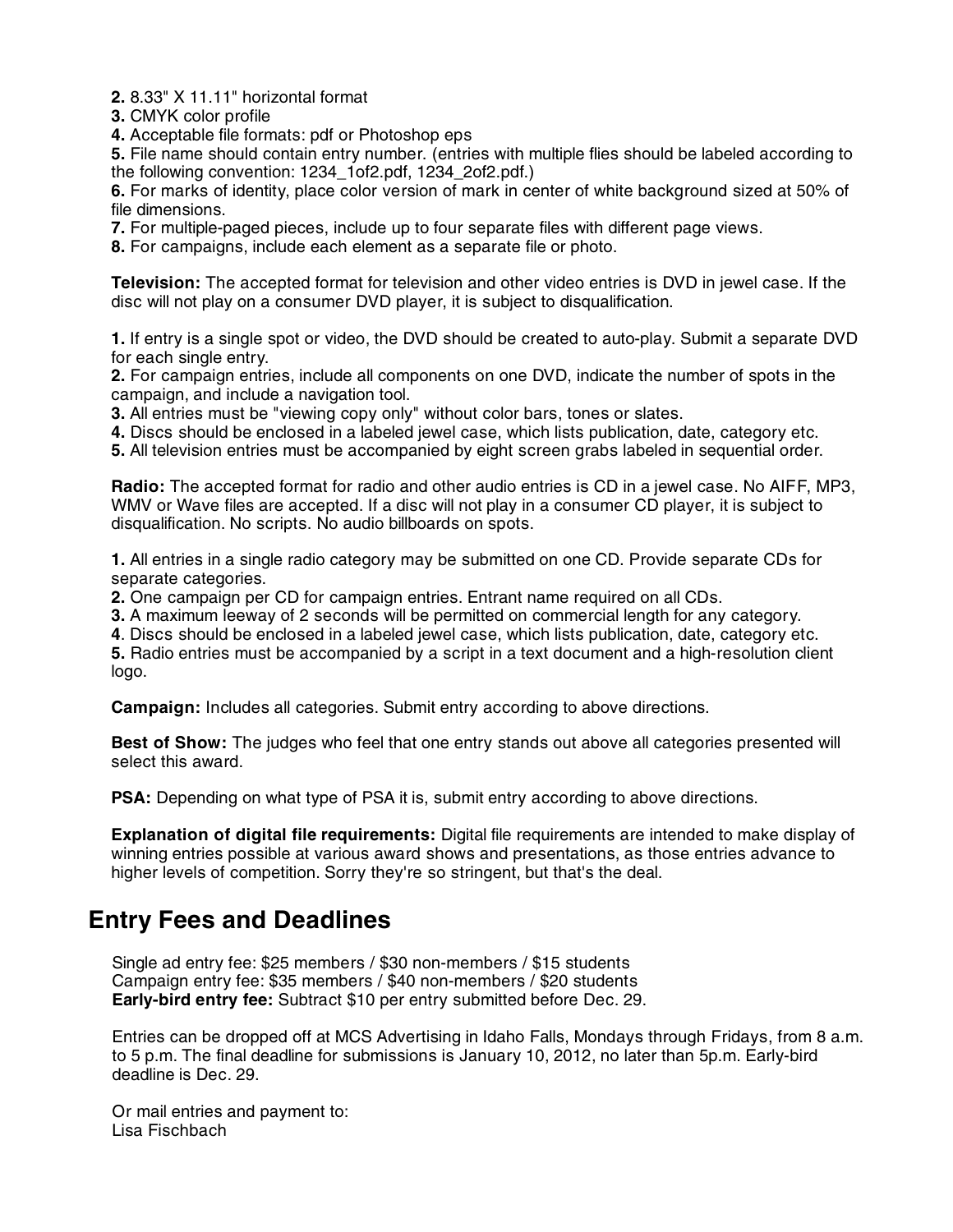c/o MCS Advertising 413 B Street Idaho Falls, ID 83402

The reason for the East Idaho Gems advertising awards is to encourage high standards in the advertising industry as well as rewarding local businesses and their advertising. It also provides our local club with funding to conduct programs beneficial to the community and advertising industry.

For more information contact Lisa Fischbach at 524-1777 (desk), 705-7845 (mobile), or lisa@mightymcs.com.

## **Judging**

Entries will be judged by a panel of local professionals and educators in January 2012.

## **Scope of Competition**

The competition is segmented into 16 separate classifications. Within each classification, the awards committee has identified specific categories. Budgets, ad size, use of color, single entry vs. campaigns and other distinctions make up the individual designations of the individual categories.

- **1.** Sales Promotion
- **2.** Collateral Material
- **3.** Direct Marketing
- **4.** Out-of-Home
- **5.** Non-traditional Advertising
- **6.** Consumer or Trade Publication
- **7.** Newspaper
- **8.** Interactive Media
- **9.** Radio
- **10.** Television
- **11.** Mixed Media
- **12.** Advertising for the Arts and Sciences
- **13.** Public Service
- **14.** Advertising Industry Self-Promotion
- **15.** Elements of Advertising
- **16.** Student Categories

## **Eligibility**

**1.** An advertising entry produced by or on behalf of any individual, advertiser, advertising or design agency, advertising medium, club or production company within Idaho is eligible for the competition. **2.** Entrant need not be a member of IFAF.

**3.** Advertising must have appeared, aired or been published for the first time between January 1, 2011 and December 31, 2011 inclusive.

**4.** The competition is intended to recognize originality and execution of creative concept. Material not created or produced by the entrant may appear in the entry, but will be considered as such when judged. Entries of syndicated concepts that are not originated by the entrant are expressly prohibited.

**5.** Entrant must be either the client, or party responsible for creative direction and production of entry as specified in each category. In the event of duplicate submission of entries, entrant will be designated in the following order: 1) client, 2) agency, 3) producer and 4) individuals.

**6.** DB Cooper and student clubs are advertising concepts that have never been run.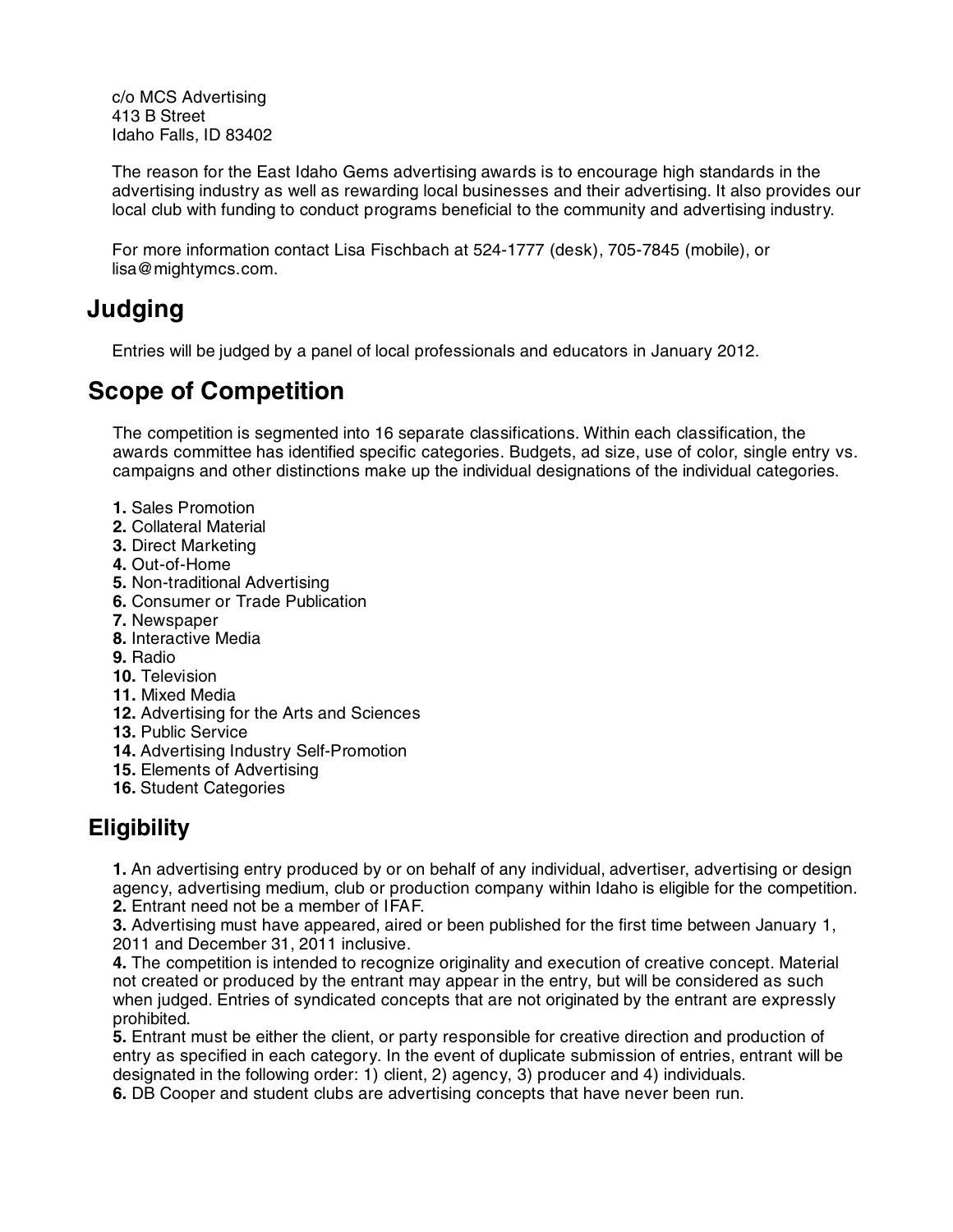## **Screening**

Prior to judging, entries pass through a screening process to determine their qualification in terms of acceptance into and categorization within the competition.

The Awards Committee makes disqualification and reclassification decisions relative to eligibility and submission requirements of the Competition.

During judging, further decisions as to qualification and/or reclassification may be required. These decisions should be a cooperative effort between the judges and the Awards Committee. The qualification and reclassification decisions of the Awards Committee and the judges will be final.

## **Student Competition**

All work submitted in the Student GEM Competition is subject to the same rules and guidelines and submission requirements as the professional competition. Please read the Entry Submission and Entry Identification requirements carefully.

#### **Please note: Comps, original photographs, illustrations, etc. all become the property of the IFAF and will not be returned.**

#### **Eligibility requirements**

• Applicants must be enrolled full or part-time in an accredited educational institution

• Work may be developed specifically for this competition or submitted from previous projects or competitions. Work developed for paying clients will not be accepted with the exception of work created by clubs as fundraisers or work created for student publications.

• Work must be created while entrant is a student not employed in the advertising industry. Student intern work is eligible.

#### **Shipment of Entries**

Entries and entry fees should be sent to the address indicated by your local competition. All entries become the property of your local club, district, or the AAF and will not be returned. Do NOT send original artwork.

#### **Student Auto-forwarding**

With student work, we will adopt an amended auto-forwarding process where all GEM winning work will be forwarded to the district and national competition at no cost.

## **Entry Categories**

Please see the 2011 Eastern Idaho Gem Awards Categories list. Categories correspond directly with the American Advertising Federation's ADDY Awards. Local judges reserve the right to combine categories if the number of entries in individual categories is too low to be competitive.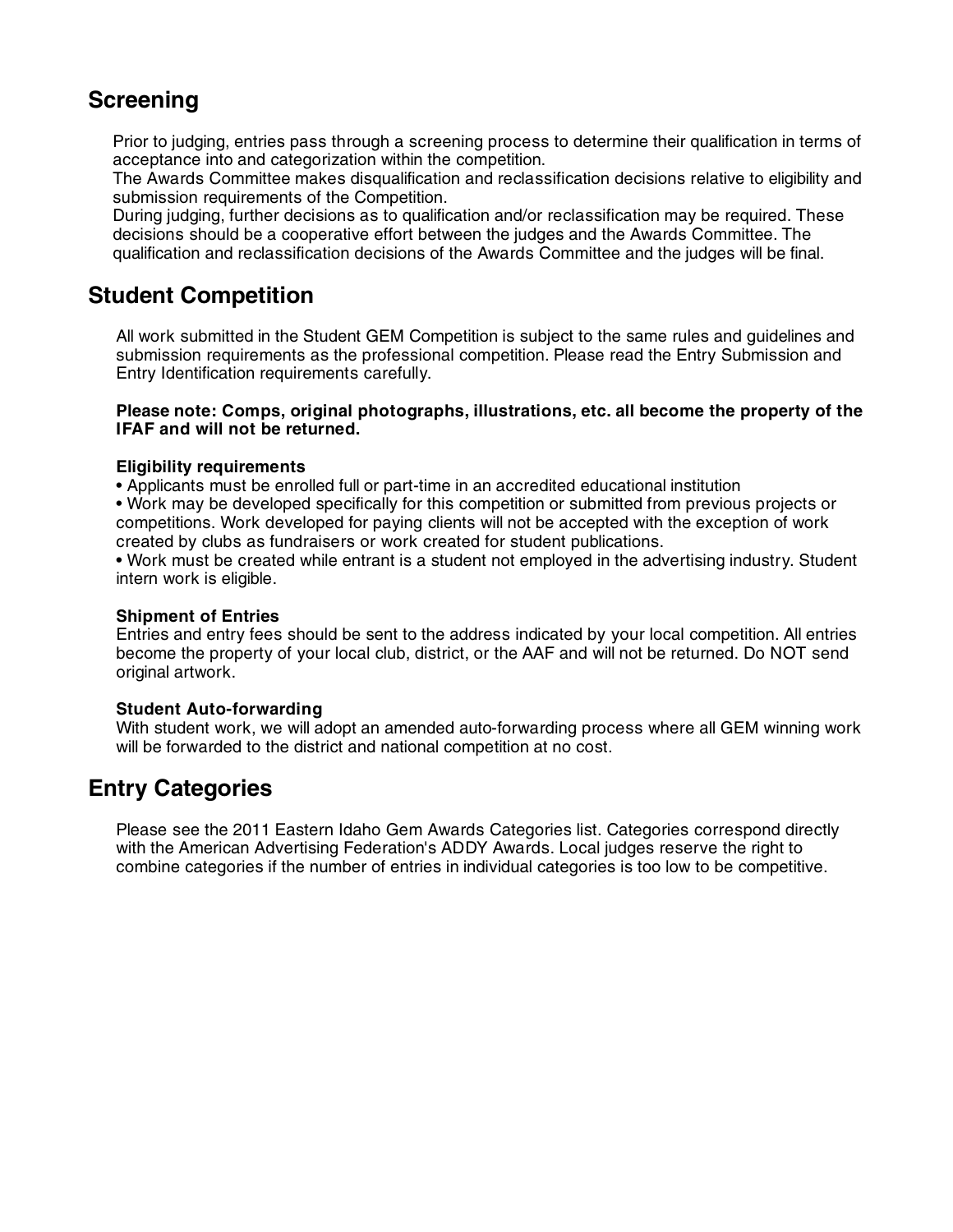

## **2011/12 Eastern Idaho Gem Awards Category List**

#### **SALES PROMOTION**

**Product or Service Sales Presentation.** Printed promotional materials for products and services whose distribution comes from means other than traditional mass media. Given the nature of these categories, it is advised that a pocket be constructed and inserted into the envelope so that the entry is secured, but can be easily removed.

**1A Catalog.** A printed piece — usually a booklet, folder or brochure to sell products or services via a -call for action and a procedure for ordering and/or buying.

**1B Sales Kit or Product Information Sheets.** An informational package (folder, binder, envelope, box, etc.), usually with multiple inserts/sheets designed to advance the sale of a product/service and could include: the entire sales kit, container and inserts; the container wrapping itself; or one or more of the sales sheets, minus the container. If you enter a piece in this category, you may not enter it in the Brochure category (7 A, B or C). You must choose one or the other, but not both. If there are additional pieces included to make a brochure a sales kit, then it can be entered into both.

**1C Printed Newsletter**. A printed editorial communications device (single or multiple page), including house magazines, published more than twice a year, with distribution to a specific audience (usually internal) including news or updated information. Newsletters for Advertising for the Arts, Public Service and Industry Self Promotion should not be entered here, but into their respective categories.

**1D Menu.** A list of options available to a diner, shopper, user, etc.

**1E Campaign.** (2 - 4 of the above).

**Packaging.** The container, cover or wrapping for a product. **2A Single Unit 2B CD, DVD, or VHS.** Includes game covers. **2C Campaign.** (2 - 4 of the above).

**Point-of-Purchase (POP).** Promotional advertising or display unit that attends the product or service at the specific sale location.

**3A Counter Top or Attached.** A POP piece that requires additional support or elevation for proper product or service presentation, including product hangtags.

**3B Free-Standing.** Self-contained unit or device that requires no additional support or elevation for proper product or service presentation.

**3C Trade Show Exhibit.** The collective visual presentation or package designed to attract consumer prospects to a display exhibit (room or booth). Judging is directed to the total package of the exhibit.

**3D Campaign. (**2 - 4 Sales Promotion pieces from categories 1A.-3C.)

**Audio/Visual**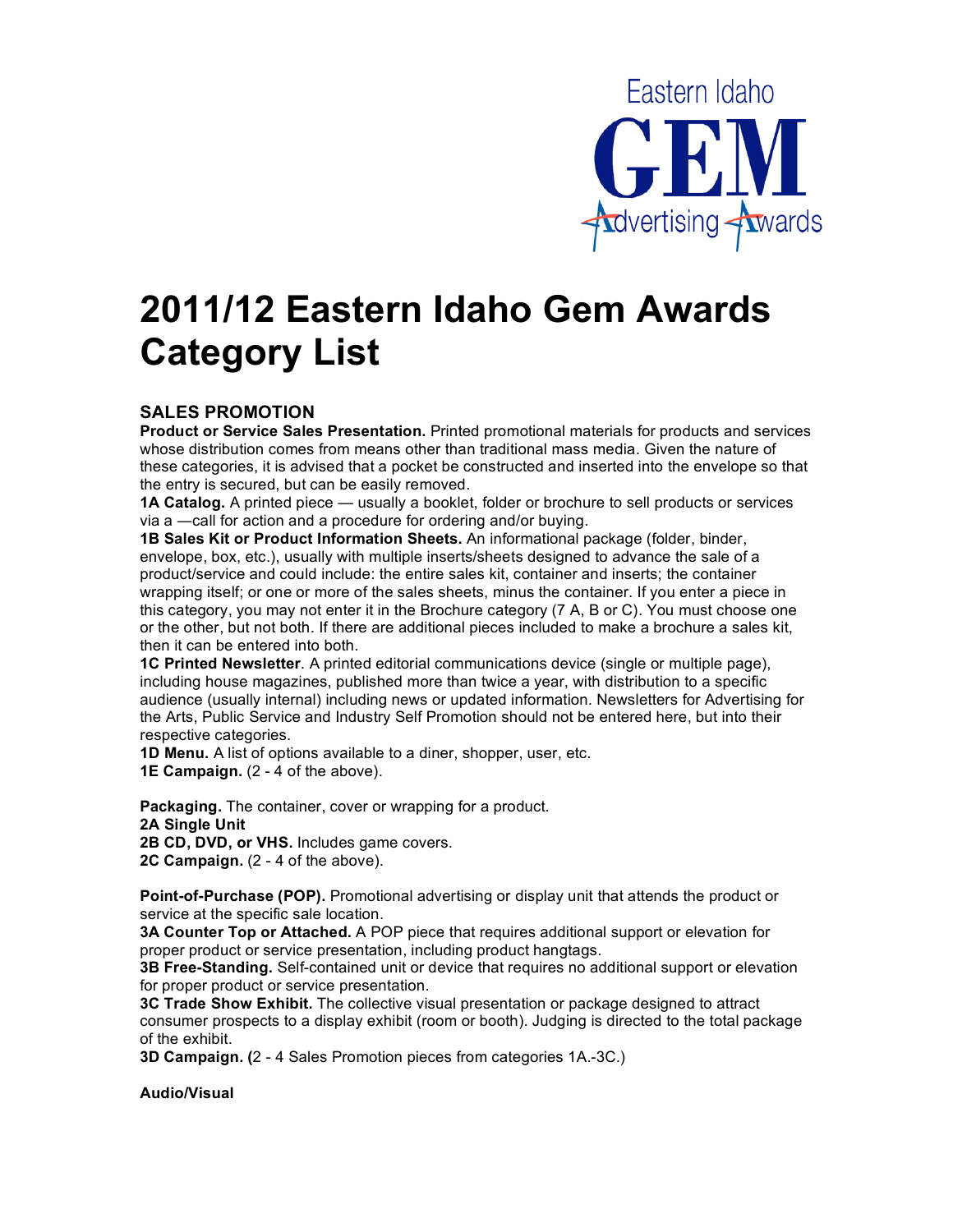**4 Audio/Visual Sales Presentation.** Any advertising, promotional and/or marketing message that is conveyed via the use of videotape, audio track, film, or computer usually designed for and directed to specific and/or limited audiences. **Entry must be edited to no more than five minutes in length and transferred to CD/DVD.** 2

#### **COLLATERAL MATERIAL**

All collateral material for Advertising for the Arts, Public Service and Industry Self Promotion should be entered into their respective categories and are not eligible in any other category.

#### **Stationery Package**

**5A Flat Printed.** Flat printed stationery. May contain one or more pieces of letterhead, envelope and/or business cards. Any number of may be used.

**5B Multiple Process.** Any multiple process stationery. May contain one or more pieces of letterhead, envelope and/or business cards. Any number of inks or processes (such as thermography, engraving, embossing, die-cutting, foil stamping, folding, etc.) may be used.

**Annual Report.** Yearly communications piece, usually with financial data, intended primarily for stockholders or members as a statement or record of a company's or organization's annual performance or status.

#### **6A Less than four-color 6B Four-color**

**Brochure.** Multiple page/panel piece (usually bound/folded) that advertises, presents and/or describes the advantages, capabilities, worth and/or reasons to buy a product or service. If you enter a piece in this category, you may not enter it in the Sales Kit category (1B) without the appropriate sales information. You must choose one or the other, but not both.

**7A Less than four-color 7B Four-color** 

**7C Campaign.** (2 - 4 of the above).

**Publication Design.** Layout and design of the interior and/or exterior of a magazine or book. **8A Cover** 

**8B Editorial Spread or Feature**. One editorial spread or feature per entry. Not intended for submission of entire book or magazine.

**8C Series.** Two to four covers and/or spreads and/or features from consecutive issues. Please mark spreads to be judged.

**8D Magazine Design.** Entire magazine design from cover-to-cover, with advertising. **8E Book Design.** Entire book design from cover-to-cover, no advertising.

**Poster.** A single sheet, advertising or promotional piece intended for mounting and display for a product, service or event. Does not include point-of-purchase materials, nor any signage that is eligible in the Out-of-Home categories.

**9A Single** 

**9B Campaign.** (2 - 4 of the above).

**Special Event Material.** Promotional and/or informational items, usually relating to a specific event/affair at a given location, date, time, etc. This category does not include Advertising Industry Self Promotion, Public Service or Advertising for the Arts & Sciences. They must be entered in their respective categories.

**10A Card.** Special event greetings (holiday, birthday, etc.) relating to a current and/or calendar item or event.

**10B Invitation.** Attracts attendance to a special,  $-$ non-sales type event (weddings, openings, parties, exhibits, baptisms, bar/bas mitzvahs, etc.).

**10C Announcement**. Used to communicate information of a special nature (birth, death, moving, opening, etc.).

**10D Campaign.** (2 - 4 of the above). 3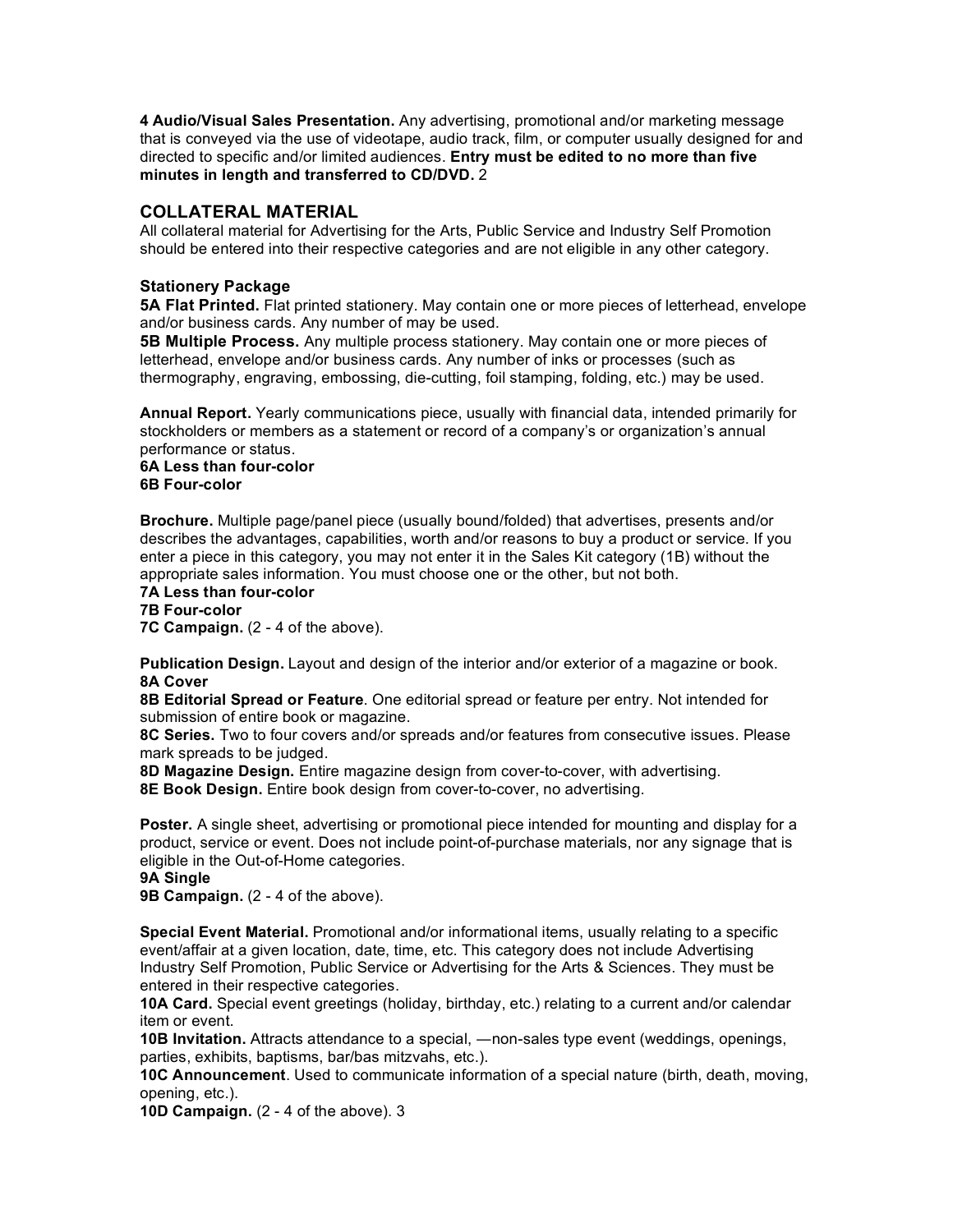#### **DIRECT MARKETING**

Anything that is mailed via USPS or delivered via special courier (private, FedEx, etc.) with the purpose of eliciting, provoking or effecting a consumer reaction (response card, phone number to call, order form, sale/event dates, etc.) should be entered in the appropriate direct marketing categories. Mere mailing of a piece does not necessarily make it direct marketing. The method of shipment (self-mailer indicia, envelope, etc.) MUST be evident and included with the entry.

#### **Business-to-Business or Consumer,**

#### **Single**

**11A Flat.** Defined as any printed sheet or sheets, flat, folded or bound printed material. **11B Three Dimensional (3-D)/Mixed.** Includes single or multiple pieces, and the container and its contents. Dimensional also includes --pop-ups that might mail flat, but take on dimension in their final forms. Entries typically include some element/item (other than paper) as part of the marketing message (premium item, baseball, ink pen, etc.) which is included as PART of the message. The method of shipment, (box, envelope, etc.), MUST be evident and included with the entry.

#### **Business-to-Business or Consumer,**

**Campaign.** (2 - 4 of the above). **12A Flat 12B 3-D/Mixed** 

**Specialty Advertising.** Specialty and/or promotional items with advertising messages, including: pens, pencils, shirts, calendars, umbrellas, paper weights, place mats, garment bags, key chains, credit-type cards (usually contain a scan strip, such as phone cards, gift cards, etc.), other gifttype items, etc.

**13A Apparel 13B Other Merchandise** 

#### **OUT-OF-HOME**

The outdoor display of advertising messages, notices or events, commonly associated with standardized wooden or metal structures, that are delivered to mass (outdoor) audiences on sidewalks, streets, roadways, etc.

#### **Outdoor Board**

**14A Flat.** Includes outdoor posters, outdoor boards, outdoor painted bulletins, outdoor vinyl posters or bulletins and site walls.

**14B Extension/Dimensional.** Boards that extend beyond the basic rectangular board. **14C Digital or Animated.** Includes digital or animated outdoor, or any unit that has movement or change. Includes closed circuit broadcasts, such as commercials run on a jumbo-tron at a sporting event.

**14D Super-Sized**. Any outdoor board which goes beyond traditional standards or surfaces. **15 Vehicle Graphic Advertising.** Impressions/messages that are displayed to the public, usually via the use of panels on the side, front, back, top or bottom of vehicles (cars, trucks, wagons, etc.). Includes advertiser identification and/or promotional messages and vehicle wraps.

**Mass Transit/Public/Airline.** Advertising of the poster or banner variety displayed via panels or inserts inside and/or outside public transportation vehicles (Airplane, bus, train/rail, street car, subway, taxi, etc.).

**16A Interior.** Placed inside a mass transit vehicle.

**16B Exterior.** Placed on the outside of a mass transit vehicle, including taxi-toppers.

**Site.** Interior or exterior signage that is restricted to malls, airports, train/bus stations, places of business, bus shelters, etc. Does not include posters described in category #9, or signage in the outdoor or transit categories.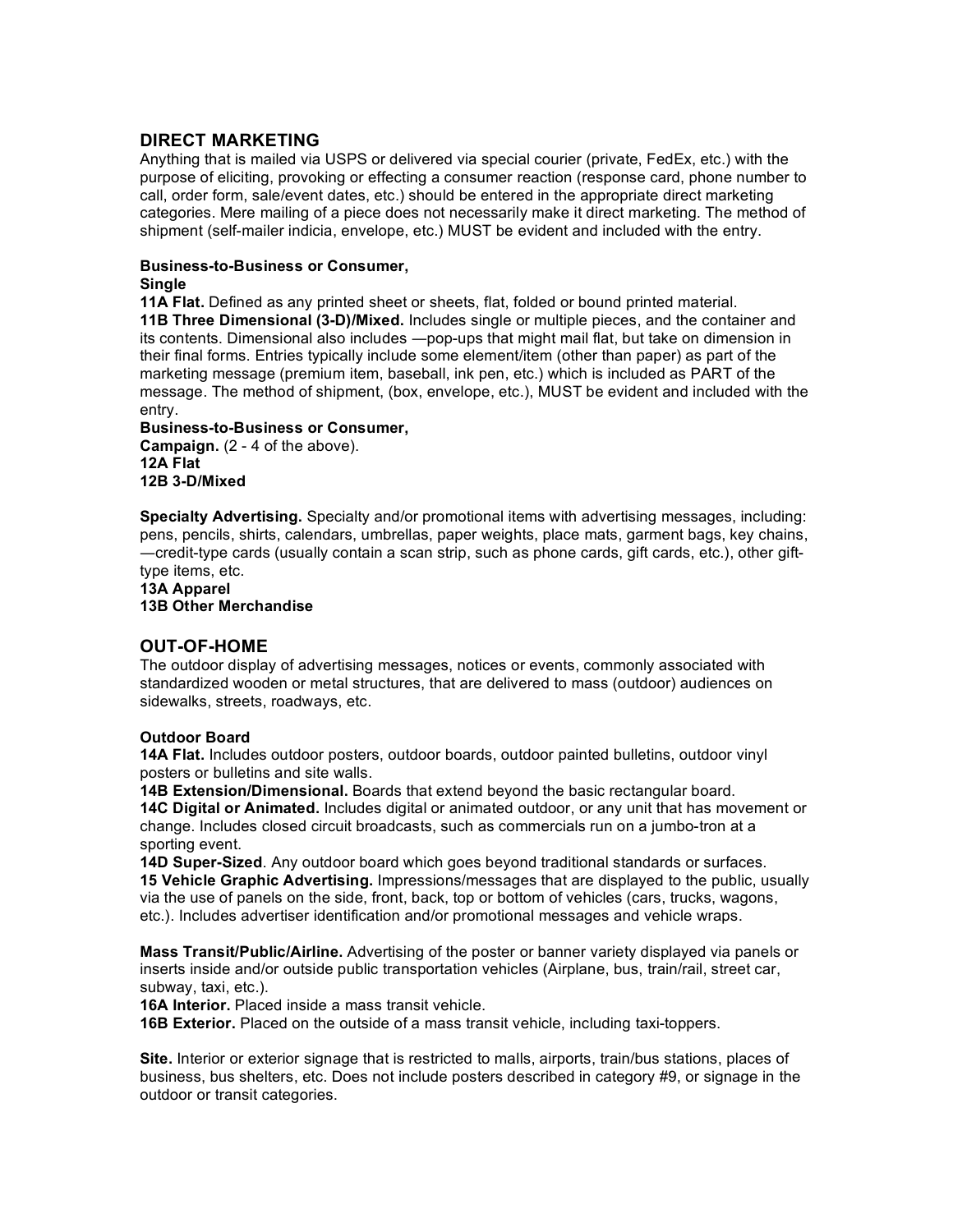**17A Interior Animated (with motion) 17B Interior Still or Static 17C Exterior Animated (with motion) 17D Exterior Still or Static** 

**18 Out-of-Home Campaign.** (2 - 4 of the above).

**Out-of Home Self-Promotion.** Any out-of-home effort to promote an out-of-home advertising service provider. **19A Single. 19B Campaign.** (2 - 4 of the above).

#### **NON-TRADITIONAL ADVERTISING**

Non-Traditional Advertising – also defined as alternative, buzz, grassroots, guerilla, viral or wordof mouth advertising. It is generally defined as an unconventional way of performing advertising and/or promotional activities. Examples of non-traditional advertising would be advertising on window clings, street stickers and stencils. It can also include wild postings, telephone poles, forehead or tattoo advertising. Please note that some entries entered into this category may fit into a traditional category and will be moved to the appropriate category. Non-traditional entries **MUST** be accompanied by proof of usage. Include a short paragraph describing the event or how the entry appeared.

**20A Single 20B Campaign** 

#### **CONSUMER OR TRADE PUBLICATION**

Frequency of publication may be annually, bi-annually, quarterly, monthly, weekly, etc. Please note that at the local level, each of these categories is broken down into sub-categories of either B-to-B or Consumer, so please be sure to enter your work in the appropriate sub-category.

#### **CONSUMER PUBLICATION**

Advertising that appears in periodic publications whose circulation/distribution is made to the general public, and/or an unspecified industry target audience. The following apply to all magazine/publication categories:

#### **TRADE PUBLICATION**

Advertising that is placed in periodic publications whose primary circulation/distribution is aimed at a specific trade or industry target audience (dealers, distributors, jobbers, manufacturers, etc.) within the various Standard Industrial Classification (SIC) codes.

**Fractional Page.** Any ad in a trade or consumer publication, regardless of (page) size/dimensions, that does not fill a full-page unit.

**Full Page.** Any ad in a trade or consumer publication, regardless of (page) size/dimensions, that does fill a full-page unit.

**Spread, Multiple Page or Insert**. Ad unit(s) in a trade or consumer publication that exceed a full page, regardless of the (page) size/dimensions. Includes facing pages, two or more ads in succession, page ads with foldouts, inserts, etc.

**Campaign.** Two to four ads for the same client, with a common theme. May be placed in the same publication issue (excluding single entry spreads/multiple-page units), in separate issues of the same publication, or in issues of other trade or consumer publications. 5

F**ractional Page 21A Less than four-color 21B Four-color**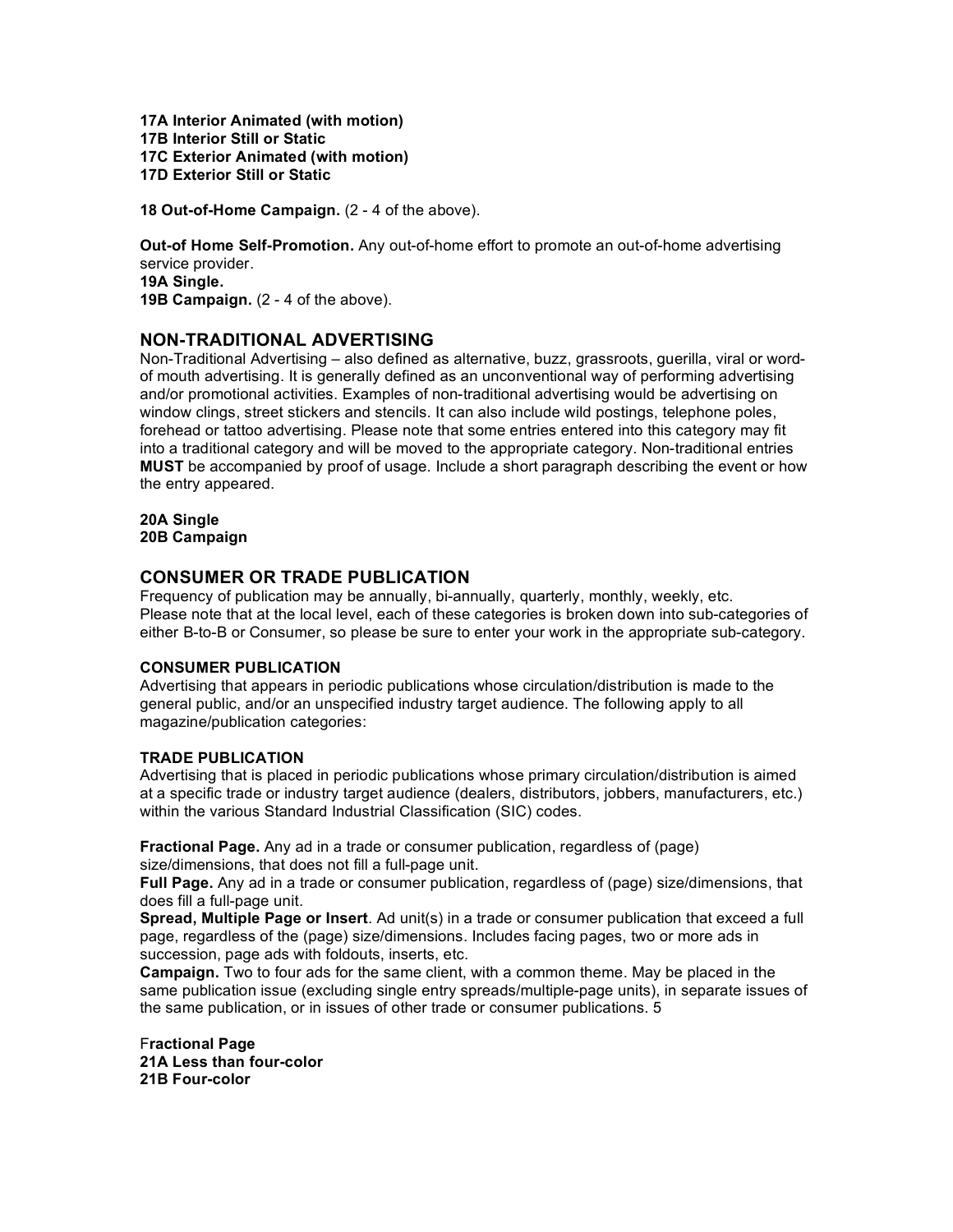**Full Page 22A Less than four-color 22B Four-color** 

**Spread, Multiple Page or Insert 23A Less than four-color 23B Four-color** 

**Campaign.** (2 - 4 of the above). **24A Less than four-color 24B Four-color** 

**Magazine Self-Promotion.** Trade ads for trade publications and consumer magazine ads for consumer publications and must be entered here. **25A Single 25B Campaign** 

#### **NEWSPAPER**

Advertising that is placed/run in publications whose primary purpose is to inform the public about current events or issues on a daily or weekly schedule basis.

**Fractional Page.** Ad that fills half or less of a full page, regardless of newspaper size/format (tabloid, broadsheet, etc.). **26A Black and White 26B Color** (Any color besides black)

**Full Page.** Ad that fills more than a half page, regardless of newspaper size/format. **27A Black and White 27B Color** (Any color besides black)

**Spread or Multiple Page.** Newspaper Run of Press (ROP) ad units that exceed a full page in the same issue. Includes facing pages, -double trucks, ROP advertising sections, etc. **28A Black and White** 

**28B Color** (Any color besides black)

#### **Newspaper Specialty Advertising**

**29A Single Insert (Of any type).** Defined as brand promotion/advertisements, typically supplied in unbound booklets and delivered via the newspaper. Could include die cuts, mini booklets, magnets, -post-it promotions, calendars and flat sample packs distributed to the home by means other than direct mail.

**29B Poly Bag/Wrapper**. Plastic newspaper delivery bags on which the advertisement appears. May contain sample items.

**Campaign 30A Black and White 30B Color** (any color besides black)

**Newspaper Self-Promotion**. Any advertising which appears in a newspaper promoting that newspaper.

**31A Single 31B Insert 31C Campaign** (2 - 4 of the above) 6

#### **INTERACTIVE MEDIA**

For websites and all online entries, submit the URL. In addition, it is required that you submit a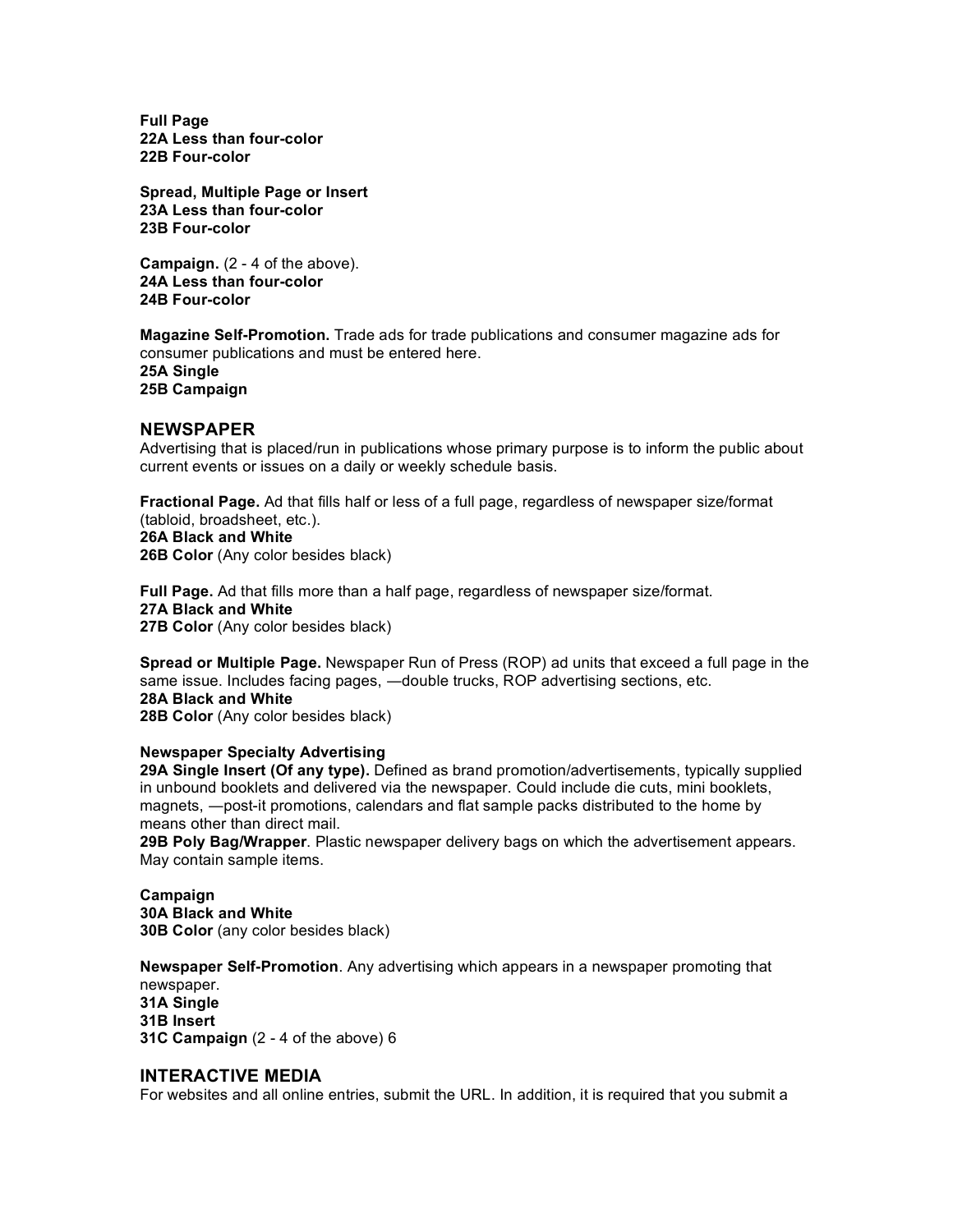printed, 8.5" x 11" color screenshot of the homepage and one inside page, pop-up, banner, screensaver, mobile marketing, etc. A CD (Mac OS or PC compatible) of the entry screenshots. The screenshot is for reference and gallery presentation only. URLs should not require any username or password for access. In cases where this already exists, the entrant should create an independent URL. For Disk-Based Sales Packages, submit on CD/DVD.

**Websites, B-to-B Flash 32A Products 32B Outlets 32C Services** 

**Websites, B-to-B HTML/Other 33A Products 33B Outlets 33C Services** 

**Websites, Consumer Flash 34A Products 34B Outlets 34C Services** 

**Websites, Consumer HTML/Other 35A Products 35B Outlets 35C Services** 

**Products or Consumer Products are defined as, but not limited to:** The products only, not the sellers or dealers. May include cars, trucks, motorcycles, recreational vehicles, manufacturers, fashion, sportswear, casual wear, lingerie, footwear, jewelry, cosmetics, fragrances, health and beauty products, medications, foodstuffs, meats, produce, confections, snacks, dairy products, beer, wine, liquors, drinks, water, tea, milk, coffee, sports beverages, home electronics, computers, household products, appliances, toys, sporting goods and other retail products. Please note that at the local level, each of these categories is broken down into sub-categories based on production values of either Under \$50K or Over \$50K, so please be sure to enter your work in the appropriate sub-category.

**Outlets or Consumer Outlets are defined as, but not limited to:** Includes retail stores, department, specialty, furniture, discount stores, restaurants, fast-food chains, specialty, franchises, supermarkets, convenience stores, mini-marts, grocery stores and other food retailers, automotive/boat/motorcycle sales and rental, online retail sites, virtual store fronts on websites with online catalogs, sometimes gathered into a virtual mall, etc. Please note that at the local level, each of these categories is broken down into sub-categories based on production values of either Under \$50K or Over \$50K, so please be sure to enter your work in the appropriate sub-category.

**Services or Consumer Services are defined as, but not limited to:** May include media, cable companies, TV networks, newspapers, magazines, radio stations, travel and tourism, cruise or airlines, hotels, resorts, destinations, entertainment, lotteries, amusement parks, movie promos, sports teams, casinos, hair salons, cleaning, employment, auto services, exercise spas, telephone companies, telephone directories, cellular service providers, pagers, long distance services, internet service providers, professional services, financial, legal, banking, investment services, brokerage firms, credit cards, insurance services, healthcare services, healthcare facilities, doctors, HMOs, company image, self-promotion, recruitment services, energy or utilities, natural gas companies, electric companies, political, religious, lobbying, special interest, etc. (not public service). Please note that at the local level, each of these categories is broken down into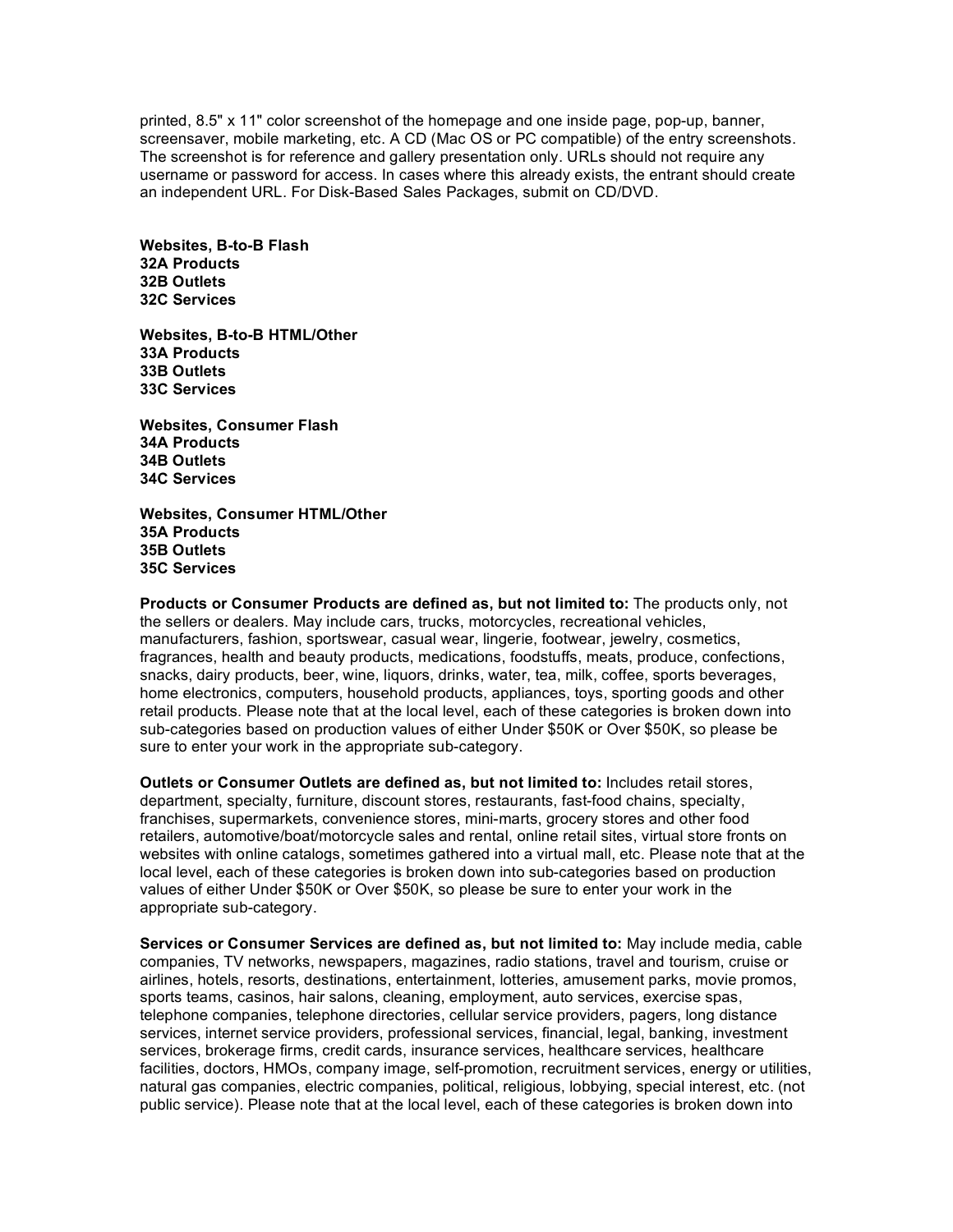sub-categories based on production values of either Under \$50K or Over \$50K, so please be sure to enter your work in the appropriate sub-category.

**Flash-Based** is defined as any website that uses the web software development tool known as Flash to design the ENTIRE site or the Flash elements control MORE THAN HALF the website's pages.

**HTML/Other** is defined as using these technologies — HTML, PHP, ASP, DMTML, XML, Cold Fusion, etc. — To create the website. Flash components may be included as part of the website and still be considered eligible as long as the Flash elements do not control MORE THAN HALF the website's pages.

Should a website be designed with mirrored content in both Flash and HTML/Other, allowing viewers to choose their content, the entrant must decide which version he/she desires to be viewed. Both versions of the website are not eligible.

#### **Online Advertising**

**36A Banners/Pop-Ups/Screensavers.** Includes Interstitial, Supertitial, Eye Blasters, Screensaver design, etc.

**36B Email/Ecards.** Email includes email design and one landing page which continue the advertisement (click-through). This does not include links that result in reaching a full website. Ecards include all online greeting cards.

**36C Micro or Mini Site.** Includes either small, freestanding sites, not created to function as an entire website or small sites which are embedded as part of a larger site. Does not include Flash movies or intros, which should be entered in Elements of Advertising. When entering a mini or micro site, indicate the direct URL of the site, not the main site URL of which the mini or micro is a part. This includes social media websites.

**36D Online Games.** Games created to advertise a product or service. The game may be located on a main site. Use the direct URL of the game site when entering.

**36E Online Newsletter.** Any newsletter created to be viewed online.

**36F Online Annual Report.** Any Annual Report created to be viewed online.

**Mobile Marketing.** Any ad or message displayed on a mobile device. (This includes smartphone apps and text messages.) (eg. smartphones, tablets, iPad, iPod Touch, iPhones)

#### **36G Mobile Websites**

#### **36H Mobile Apps**

**36I Podcasts.** A digital media file, or series of such files, that is distributed over the Internet using syndication feeds for payback on portable media or computer. Entries in this category should be a podcast advertising a product or service.

**36J Internet Commercials.** Any commerical run on the internet. URL required.

**36K Webisodes.** An episode that airs initially as an Internet download or stream as opposed to first airing on broadcast or cable television. Entries in this category should be webisodes which advertise a product or service.

When submitting podcasts, internet commericals or webisodes, please use a URL address.

#### **Campaign**

**37 Web/Online Campaign.** (2 - 4 of the above). Please note that at the local level, this category is broken down into sub-categories for B-to-B or Consumer, so please be sure to enter your work in the appropriate sub-category.

**Interactive Multimedia (CD/DVD)** May include interactive kiosks CD/DVDs. **38A B-to-B 38B Consumer 38C Interactive Multimedia Campaign.** (A series of 2 - 4 CDs / DVDs).

#### **RADIO**

Radio advertising is defined as commercial audio (only) messages conveyed to the prospective/ target consumer public by the seller of a product or service via wireless (radio) transmission.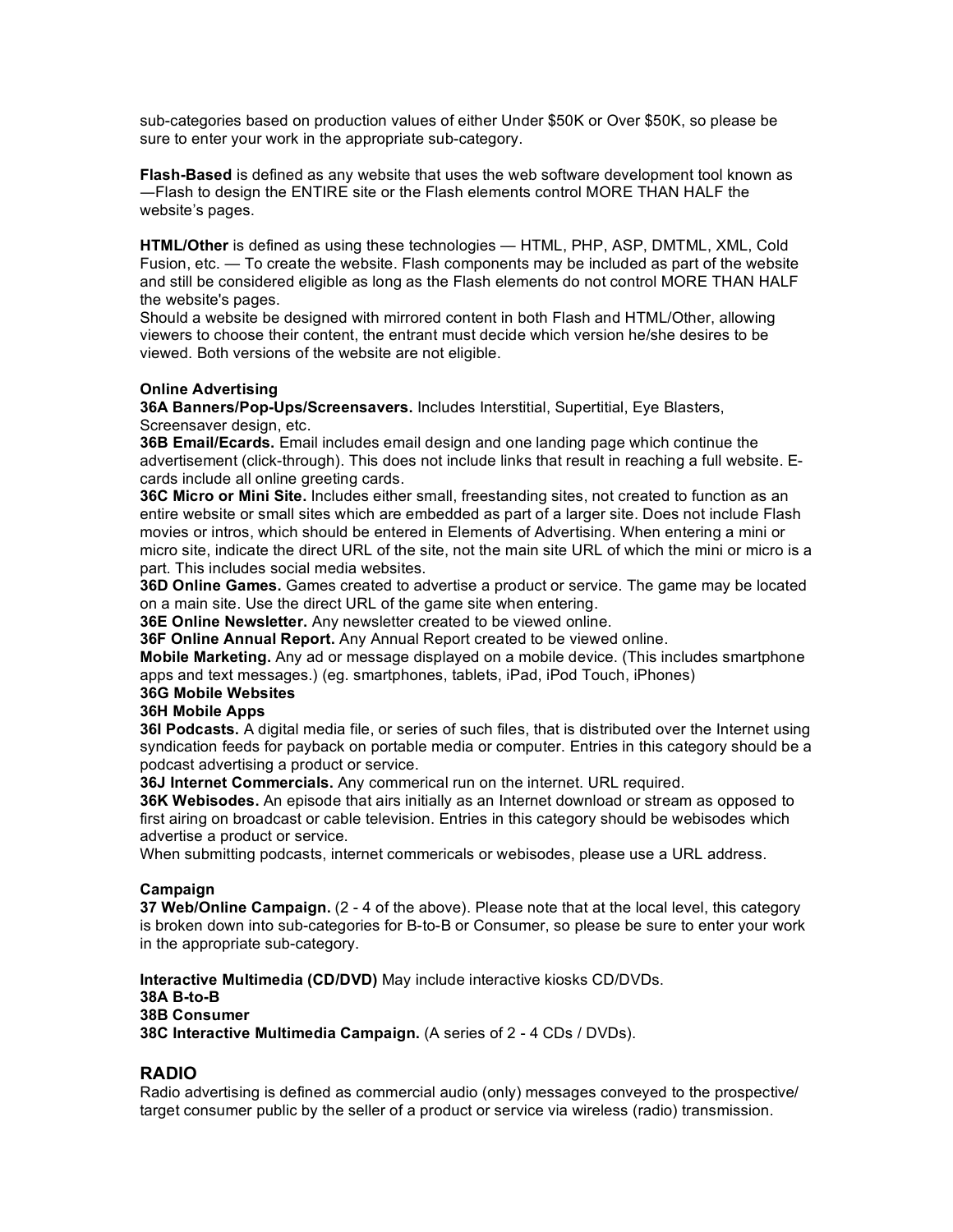Within the radio category, commercials aired on stations in more than one - metro (even if placed on only one station in each of two —metros) do not qualify as —local. Any time a commercial extends past one - metro (two or more), it is defined as regional/national and must be entered accordingly. Two to four commercials for the same client, with a common theme that are placed in one market only (no more than one metro) are considered a campaign. If placed in two different markets, they do not qualify as a local campaign. Audio CDs are the only accepted audio format. No AIFF, MP3, WMV or WAV files.

#### **Local, Single**

A single radio commercial is one that is broadcast on the station(s) of one market (no more than one - metro). Radio commercials broadcast on stations in more than one - metro (even if placed on only one station in each of two —metros) do not qualify as —local. Please note that at the local level, this category is broken down into sub-categories based on production values of either, so please be sure to enter your work in the appropriate sub-category.

**39A :30.** Commercials that consume 30 or fewer seconds of airtime.

**39B :60 or more.** Commercials that consume more than 30 seconds of airtime.

**40 Local, Campaign.** (2 - 4 of the above).

#### **Regional/National, Single**

**41A :30.** Commercials that consume 30 or fewer seconds of airtime.

**41B :60 or more.** Commercials that consume more than 30 seconds of airtime.

**42 Regional/National Campaign.** (2 - 4 of the above).

**Radio Self-Promotion.** Radio commercials created by (or for) radio stations, advertising a radio station, should be entered here.

**43A Single.** A single commercial of any length (local or regional/national) created for, or by, a radio station.

**43B Campaign.** Two to four commercials, of any length, with the same theme for the radio station.

#### **TELEVISION**

Commercial audio and video messages conveyed to the prospective/target consumer public by the seller of a product or service via a broadcast, cable or satellite transmission.

#### **Local, Single**

A single (one) TV commercial that is broadcast on the station(s) of one market (no more than one DMA). TV commercials broadcast on stations in more than one DMA (even if placed on only one station in each of two DMAs) do not qualify as -local. If no competition exists in a DMA, the District will direct entrants of correct entry procedure. Please note that at the local level, this category is broken down into sub-categories based on production values of either, so please be sure to enter your work in the appropriate sub-category.

**44A :15 or less.** TV commercials that consume 15 or fewer seconds of commercial airtime. **44B :30.** TV commercials that consume between 16 and 30 seconds of airtime.

**44C :60 or more.** Includes all TV —direct marketing commercials that are longer than one minute, but not included in the  $-$ Infomercial category  $#47$ .

**45 Local TV Campaign.** Two to four commercials, of any length, with the same theme for the TV station.

#### **TV Self-Promotion, Local (one DMA)**

TV commercials created for or by the TV, cable or satellite station and run local only, no more than one DMA, should be entered in this category.

**46A Single.** A single commercial of any length created for, or by, the TV, cable or satellite station.

**46B TV Campaign.** Two to four commercials of any length.

#### **Regional/National TV, Single Product/Service**

A single (one) TV commercial placed/broadcast in more than one market (DMA) during the competition time frame. If a TV commercial extends past one DMA (two or more), it is defined as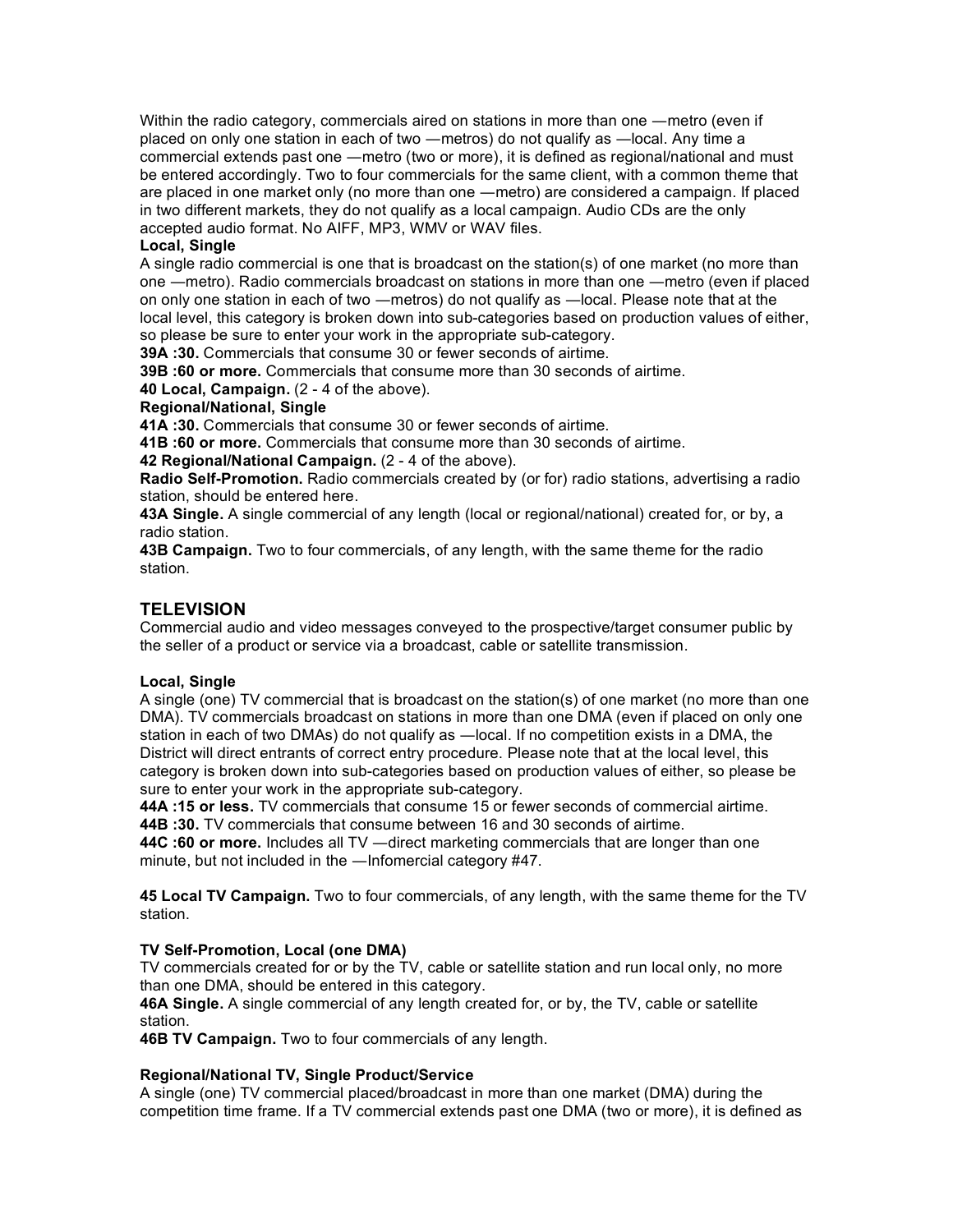regional/national.

**47A Consumer Products.** The products only, not the sellers or dealers. May include cars, trucks, motorcycles, recreational vehicles, manufacturers, fashion, sportswear, casual wear, lingerie, footwear, jewelry, cosmetics, fragrances, health and beauty products, medications, foodstuffs, meats, produce, confections, snacks, dairy products, beer, wine, liquors, drinks, water, tea, milk, coffee, sports beverages, home electronics, computers, household products, appliances, toys, sporting goods and other retail products.

**47B Consumer Outlets.** Includes, but is not limited to: retail stores, department, specialty, furniture, discount stores, restaurants, fast-food chains, specialty, franchises, supermarkets, convenience stores, mini-marts, grocery stores and other food retailers, automotive/boat/ motorcycle sales and rental, online retail sites, virtual store fronts on websites with online catalogs, sometimes gathered into a virtual mall, etc.

**47C Consumer Services.** May include media, cable companies, TV networks, newspapers, magazines, radio stations, travel and tourism, cruise or airlines, hotels, resorts, destinations, entertainment, lotteries, amusement parks, movie promos, sports teams, casinos, hair salons, cleaning, employment, auto services, exercise spas, telephone companies, telephone directories, cellular service providers, pagers, long distance services, internet service providers, professional services, financial, legal, banking, investment services, brokerage firms, credit cards, insurance services, healthcare services, healthcare facilities, doctors, HMOs, company image, selfpromotion, recruitment services, energy or utilities, natural gas companies, electric companies, political, religious, lobbying, special interest, etc. (not public service).

**Regional/National TV, Campaign 48A Consumer Products 48B Consumer Outlets 48C Consumer Services** 

**49 Infomercials.** Any local, regional or national television advertising message that consumes five or more minutes of airtime.

#### **Cinema Advertising**

**50A Movie Trailers.** Commercials for an upcoming film shown before or after a movie. **50B In-Theatre Commercials or Slides.** Any other commercial or slide shown on screen before or after a film.

#### **MIXED/MULTIPLE MEDIA**

Mixed Media Campaigns must consist of two to four executions and two to six media.

**• Mixed Media = two to six media.** 

**• Campaign = two or more ads or commercials for the same client, with a common theme.**  Although a Mixed Media campaign might include many ads or commercial components spread over several media, submit no more than SIX media, and no more than FOUR executions per medium, for judging. **The total ads/commercials per Mixed Media Campaign entry can total no more than NINE**. No matter how big a campaign or media schedule, there is a minimum and maximum number of each to qualify. Campaigns which include self-promotion pieces from Out-of-Home, Newspaper, Trade Magazine, Consumer Magazine, Radio or TV may be entered here. **(This category also includes integrated branding campaigns.)** 

**51 B-to-B, Local.** Mixed Media ad campaign (two to nine common theme ads) placed in one market. **52 B-to-B, Regional/National 53 Consumer, Local 54 Consumer, Regional/National** 

#### **ADVERTISING FOR THE ARTS & SCIENCES**

Advertising created for activities, events and programs in any of the following: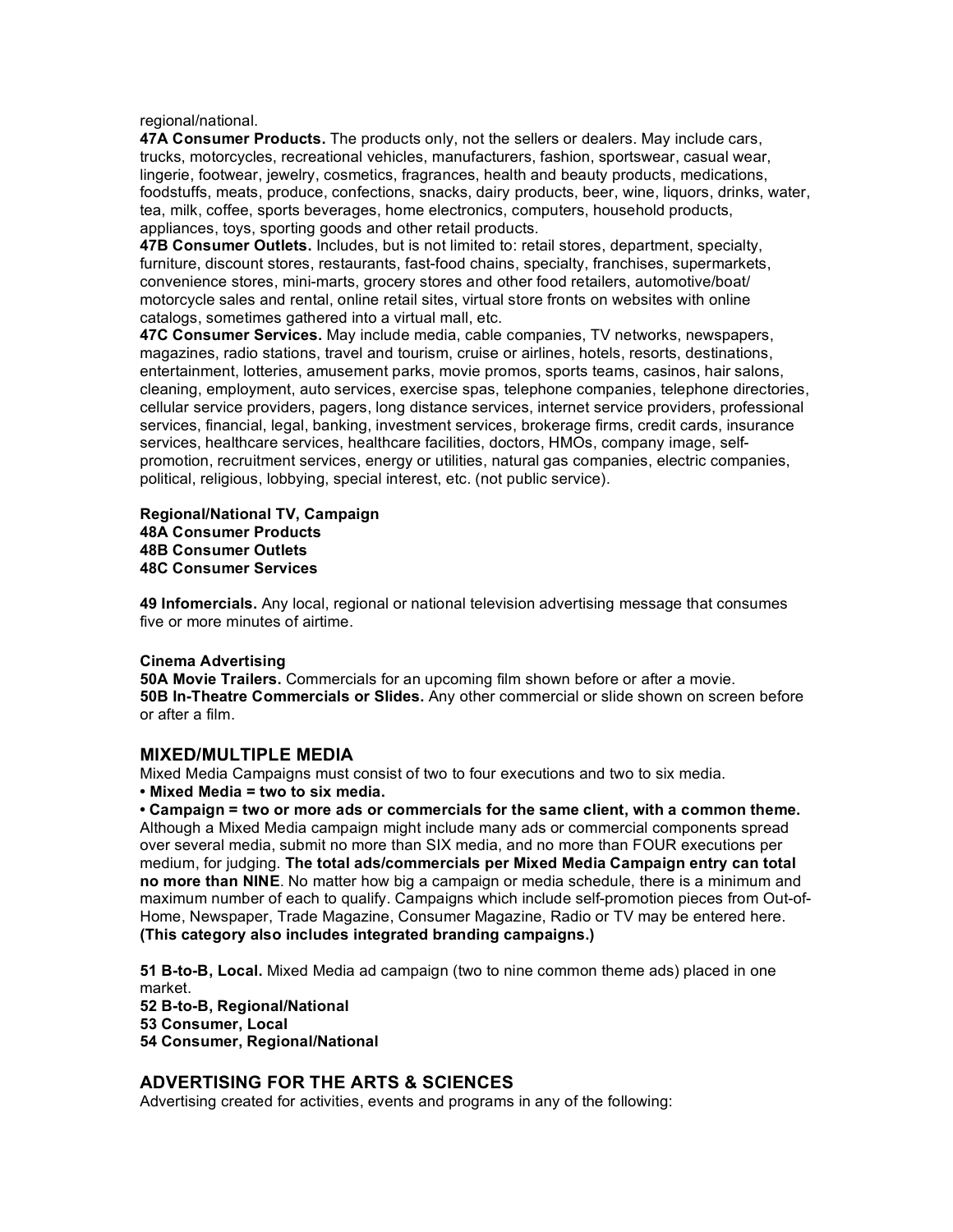• Any type of music, dance or visual arts (painting, sculpture, crafts, film, video or computer art, etc.).

• Drama (theater and/or alternative space performances).

• Arts education, learning programs, classes, special events for the arts.

• Operas, symphonies, concerts, plays, art exhibits, craft shows, film festivals, art museum exhibits, ballets, etc.

• All types of museums, zoos and galleries.

All Advertising for The Arts, regardless of whether or not the agency creative and media placement were paid, must be entered in this category, and does not qualify in any other. The individual creative elements may be entered, however, in the Elements of Advertising categories.

**Collateral 55A Stationery Package 55B Annual Report 55C Brochure/Sales Kit 55D POP or POS Material** (Other than posters) **55E Poster 55F Newsletter 55G Cards, Invitations and Announcements**  (Special Event Material)

**Print 56A Magazine 56B Newspaper** 

**Broadcast/Electronic 57A TV 57B Radio 57C Audio/Visual** 

**57D Interactive 58 Out-of-Home 59 Non-Traditional** (See definition for clarification) **60 Direct Marketing, Specialty Items** 

**Campaign 61A Single Medium Campaign** (for categories 55-60) **61B Mixed/Multiple Media Campaign (**for categories 55-60)

#### **PUBLIC SERVICE**

Public service advertising is that which enlists public support or action in the solution or remedy of problems of common and/or general interest or concern. The message of public service advertising has as its goal the improvement/betterment of the public's health, education and/or welfare. Media space and/or time may or may not have been donated.

All Public Service advertising, regardless of whether or not the agency creative and media placement were paid, must be entered in this category, and does not qualify in any other. The individual creative elements may be entered, however, in the Elements of Advertising categories.

**Collateral 62A Stationery Package 62B Annual Report 62C Brochure/Sales Kit 62D POP or POS Material** (Other than posters) **62E Poster 62F Newsletter**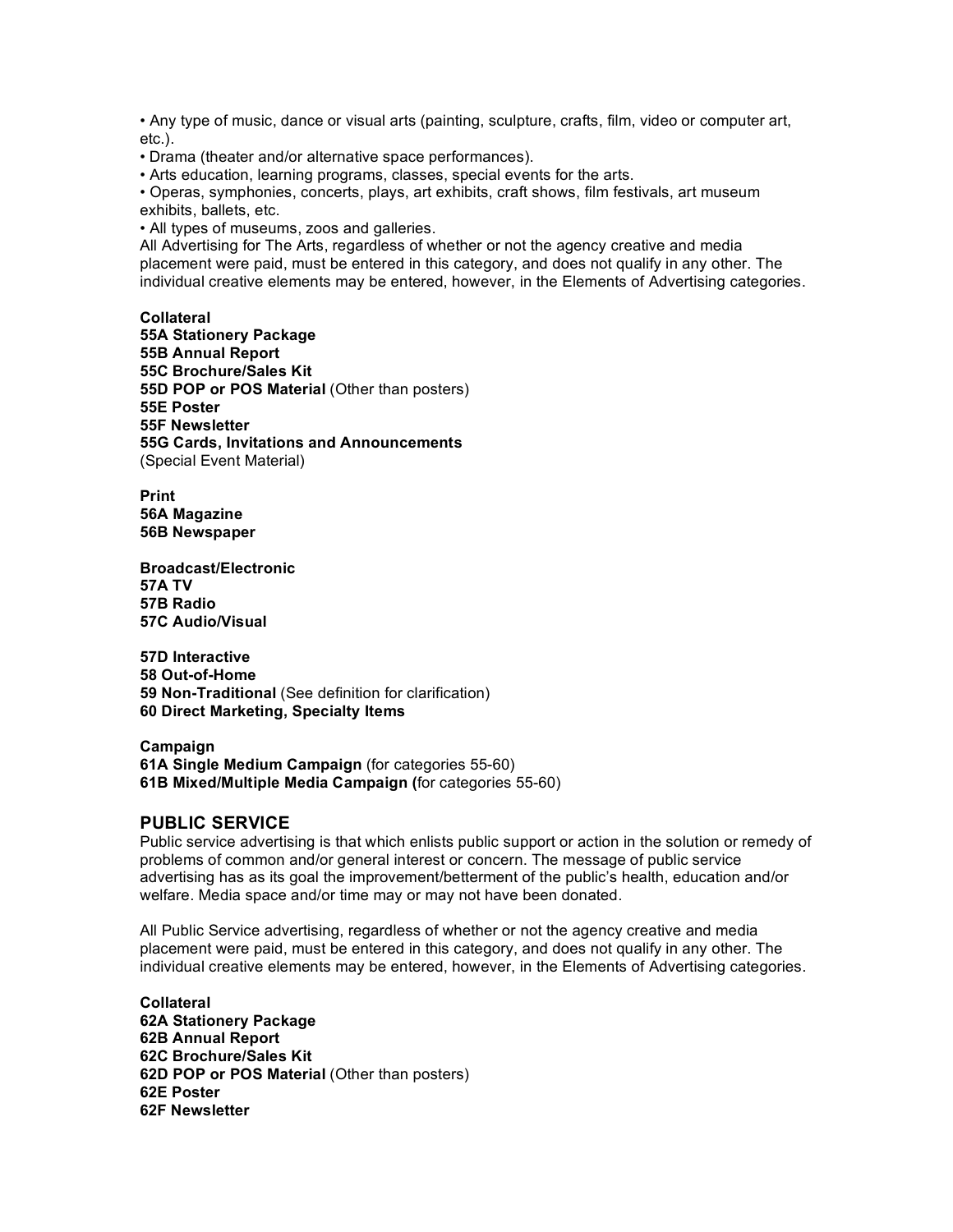**62G Cards, Invitations and Announcements (**Special Event Material)

**Print 63A Magazine 63B Newspaper** 

**Broadcast/Electronic 64A TV 64B Radio 64C Audio/Visual 64D Interactive 65 Out-of-Home 66 Non-Traditional** (See definition for clarification) **67 Direct Marketing, Specialty Items** 

**Campaign 68A Single Medium Campaign** (For categories 62-67) **68B Mixed/Multiple Media Campaign** (For categories 62-67) **ADVERTISING INDUSTRY SELF-PROMOTION** 

All advertising and special event materials for advertising agencies, advertising suppliers and advertising clubs must be entered in these categories. Entries submitted in advertising industry self-promotion are not eligible in other categories. However, individual components are eligible for entry in the visual and audio elements of advertising categories.

**Please note:** The NAC recommends that Advertising Industry Self-Promotion work **NOT** be eligible for Best of Show consideration.

**Creative Services and Advertising Supplier/Vendor Ads** created by or for an agency that advances the agency's or supplier/vendor's cause (new client acquisition, client retention, education, holiday cards, moving announcements, etc.) Includes, but is not limited to: agencies, design studios, freelancers, graphic designers, interactive developers, writers, illustrators, paper companies, advertising specialty companies, printers, color separation houses, pre-press service bureaus, photographers, marketing and public relations consultants or firms, talent agencies, individual actors/actresses/models, video/film and audio production companies.

**69A Collateral** (Brochures, posters, etc.) **69B Stationery Package 69C Print 69D Newsletter, Printed 69E Newsletter, Online 69F Broadcast (Demo Reels go in this category) 69G Interactive 69H Out-of-Home 69I Non Traditional** (See definition for clarification) **69J Direct Marketing/Specialty Items 69K Cards/Invitations/Announcements**  (Special Events Material)

#### **70 Ad Club or Marketing Club**

Any advertising created by, or for, an advertising or marketing club that advances the organization's cause (membership, programs, education, awards, events, parties, etc.). All advertising and promotional materials done by, or for, an ad club can be entered only in this category.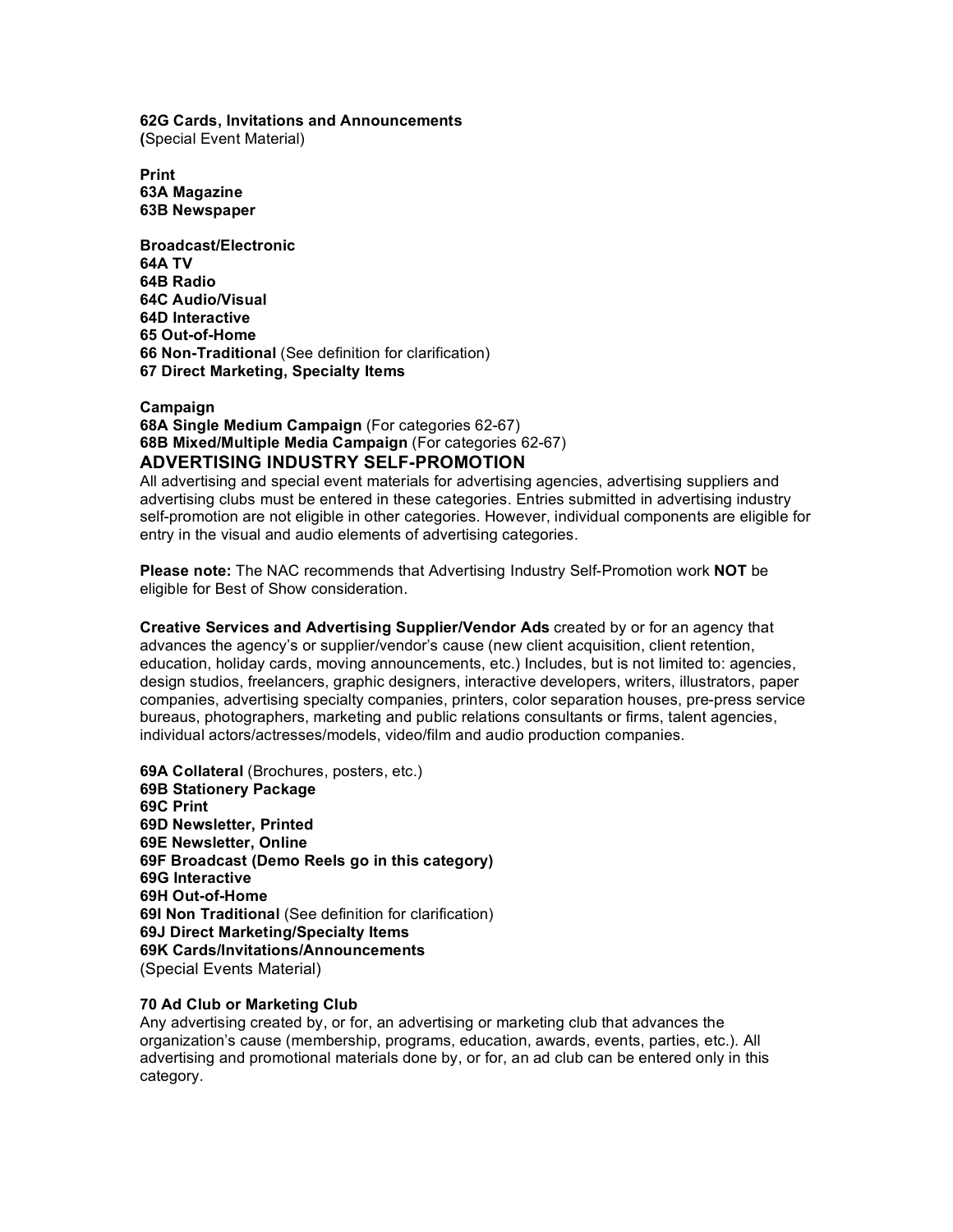**Please Note:** All advertising, marketing, or communications clubs and organizations are eligible to enter this category regardless of their AAF affiliation. For AAF clubs entering ADDY® Awardsrelated materials, all campaign elements should be entered in the competition year FOLLOWING THE YEAR THEY PROMOTE, regardless of usage date.

#### **Campaign**

**71A Single Medium Campaign (**For categories 67-68) **71B Mixed/Multiple Media Campaign** (For categories 67-68)

#### **ELEMENTS OF ADVERTISING**

The goal of this category is to recognize only the creative execution of individual components of an advertising entry (illustration, photography, music, logo, etc.). Each entry in this section MUST include a sample showing how the element was actually used in the advertising message. For print entries, a sample should be included in the entry envelope. When submitting a logo, if the type of company is not evident or obvious, it is recommended to include one or two words explaining the type of business the logo represents.

**72 Logo.** An icon, symbol, or trademark designed to represent a product, service, or organization.

**Illustration.** Flat or Dimensional (any number of colors) **73A Single**  73B Campaign. (2 - 4 of the above).

#### **Photography 74A Black and White**

**74B Color** 

**74C Digitally Enhanced.** Photographic images whose content has been digitally altered to create a new image (often creating an image not possible using traditional photo techniques). Utilitarian photo retouching, color correcting or photo editing alone does not qualify an image for this category. A sample of the original photo(s) MUST be supplied for proper judging.

#### **74D Photo Campaign.** (2 - 4 of the above).

#### **75A Animation of Special Effects (Video or Film) 75B Animation of Special Effects (Internet)**

#### **Sound**

Any composition of original music or sound elements that serve as a bed or background and/or otherwise heighten, accent or strengthen the advertising message. In the case of -full sing jingles, the -sound entry may be the commercial itself. Entries must be music that is customcomposed for advertising, or audio/visual sales promotion. Entries may be no longer than 60 seconds, except for audio/visual entries, which may run up to five minutes.

**76A Music Only.** Any musical score only (no lyrics) for broadcast commercials (pre/post scores) and music created/composed for specific audio/visual sales presentations.

**76B Music with Lyrics.** Any music with sung lyrics, created/composed expressly for advertising. Syndicated materials, including —re-sing jingles and library music, are not eligible for entry. **76C Sound Design.** Any combination of non-musical elements, sound effects, ambience and other sonic devices incorporated into a film or video presentation, television commercial or radio commercial to enhance the mood and/or message.

#### **Cinematography**

**77 Cinematography.** Cinematography is defined as the art and process of making television commercials. It encompasses the artistic vision of making commercials, including considerations of lighting, photography, camera movement and angle, producing and final presentation. The collaboration of these elements defines cinematography.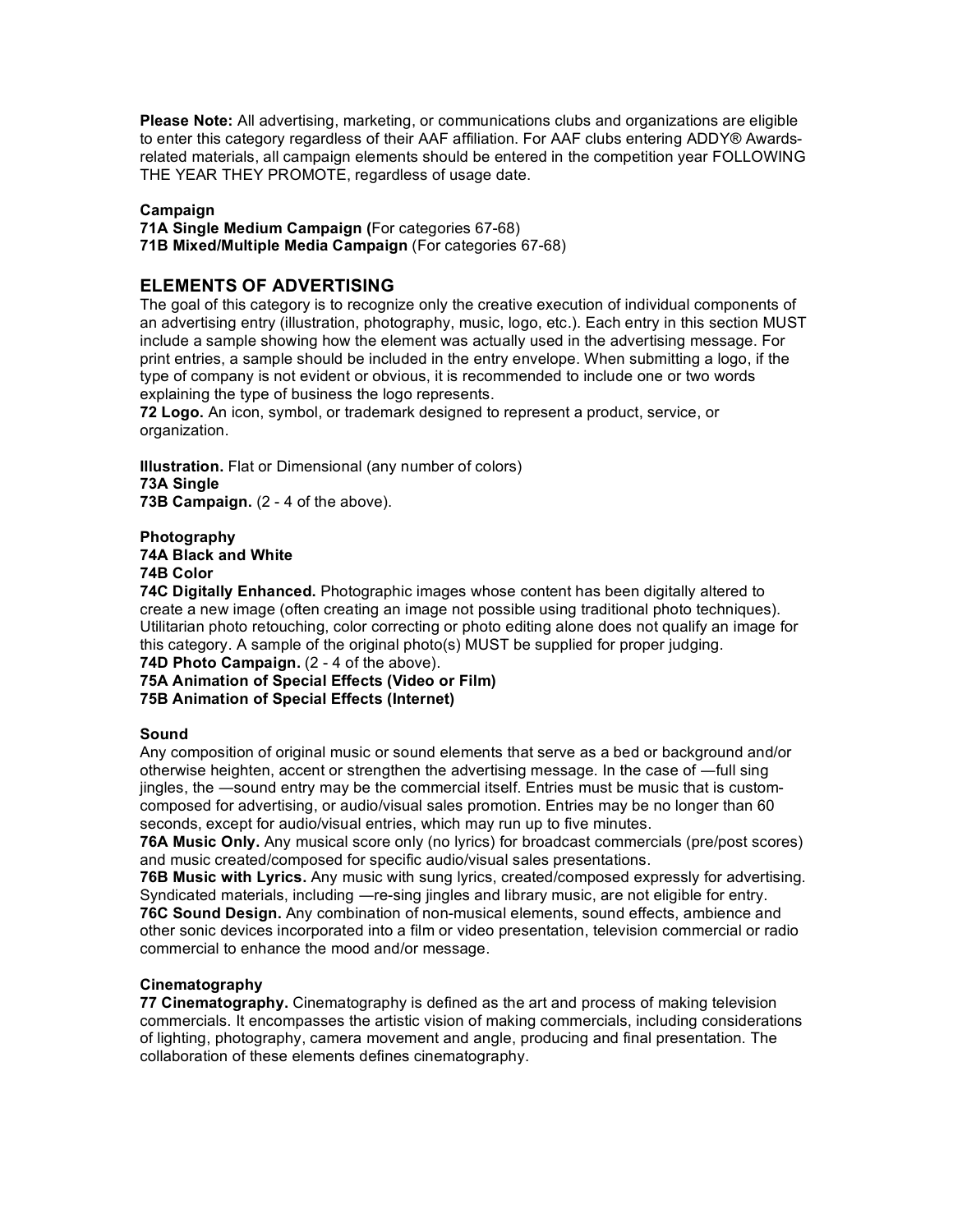### **Student Competition**

#### **Categories**

For definitions refer to mirrored categories in the professional extended definitions.

**SALES PROMOTION X1A Packaging X1B Point of Purchase** 

**COLLATERAL MATERIAL X2A Stationery Package X2B Brochure, Annual Report X2C Poster X2D Poster Campaign X2E Editorial Design Cover X2F Editorial Design Spread or feature X2G Editorial Design Series** 

**X3 DIRECT MARKETING X4 OUT-OF-HOME X5 NON-TRADITIONAL ADVERTISING** 

**CONSUMER OR TRADE PUBLICATION X6A Single, fractional page or full page X6B Campaign**

**NEWSPAPER X7A Ad, fractional or full page X7B Insert X7C Ad or Insert Campaign** (2 - 4 ads)

**INTERACTIVE MEDIA X8A Website X8B Interactive CD/DVD X8C Online Advertising X8D Social Media X8E Mobile Apps**

**RADIO X9X single X9B Campaign** 

**TELEVISION X10 A Single X10B Campaign** 

**X11 Mixed Media Campaign**

**ELEMENTS OF ADVERTISING X12A Logo X12B Illustration X12C Digitally Enhanced Illustration X12D Photography X12E Digitally Enhanced Photography X12F Animation**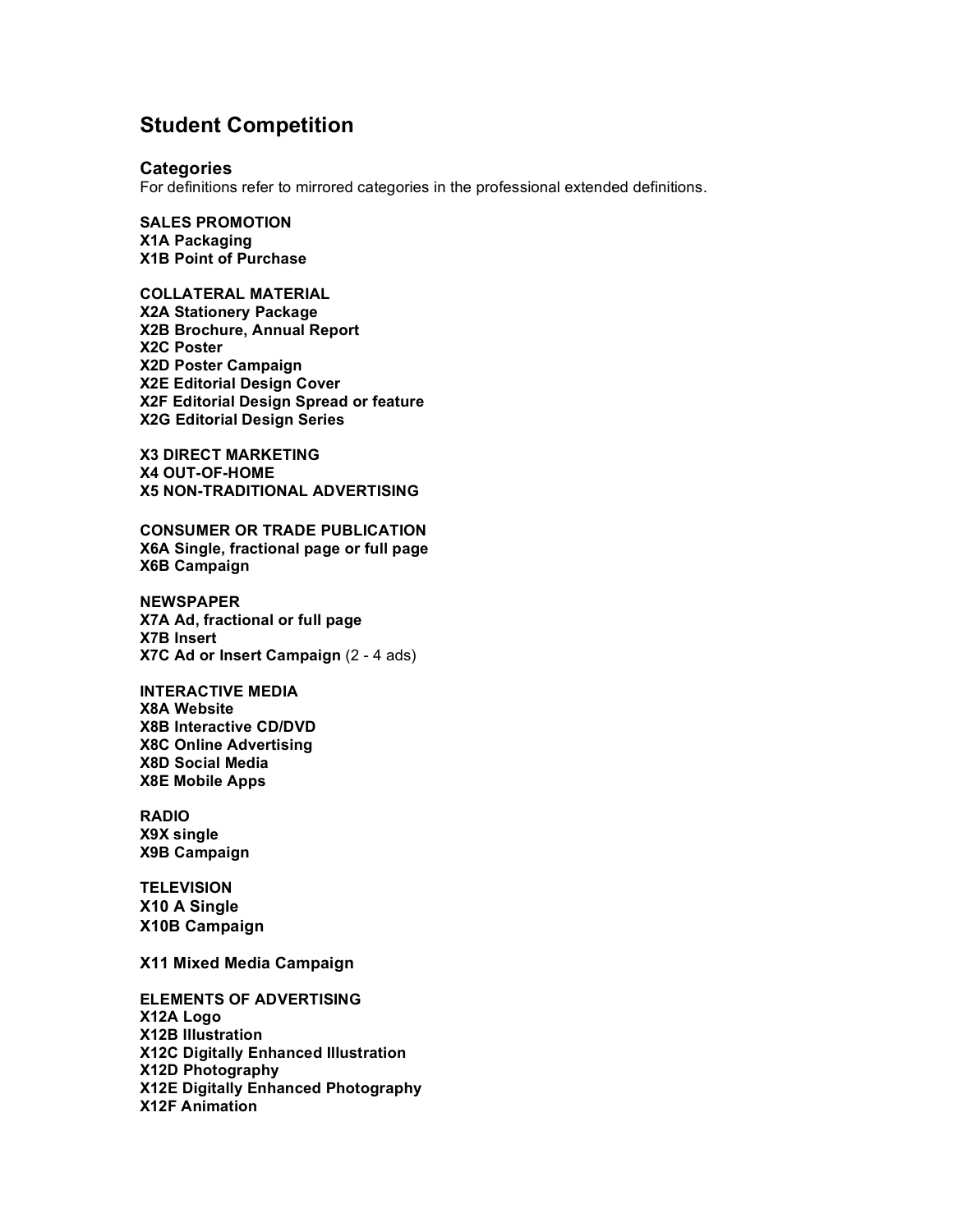| Please affix one entry form to each entry submitted.<br>,<br>City/State/Zip<br>Category Number<br>For entry costs and deadlines, please see payment fo<br>E-mail address<br>Submitted by<br>Company<br>Date this entry appeared<br>Category Name<br>Address<br>Type of entry:<br>,<br>J,<br>J,<br>or description of entry<br>٠<br>J,<br>٠<br>$\blacksquare$<br>$\blacksquare$<br><b>Single</b><br>٠<br>$\blacksquare$<br>$\blacksquare$<br>$\breve{a}$<br>1<br>1<br>J,<br>J,<br>campaign<br>J,<br>J,<br>J,<br>J,<br>,<br>$\blacksquare$<br>$\blacksquare$<br>,<br>,<br>,<br>(please circle one)<br>J,<br>J,<br>J,<br>Phone<br>Title / Position<br>J,<br><b>Trovertising Atwards</b><br>J,<br>J,<br>Eastern Idaho<br>I,<br>Submitted by<br>Company<br>Date this entry<br>Category Name<br>Category Number<br>E-mail address<br>City/State/Zip<br>Address<br>Title<br>Type of entry:<br>Please affix one entry form to each entry submitted.<br>For entry costs and<br>J,<br>J,<br>٠<br>٠<br>or description of entry<br>٠<br>٠<br>ı<br>٠<br>$\blacksquare$<br>appeared<br>deadlines, please see payment form.<br>٠<br><b>Single</b><br>1<br>$\blacksquare$<br>I.<br>$\breve{a}$<br>$\blacksquare$<br>I,<br>п<br>campaign<br>٠<br>٠<br>٠<br>٠<br><b>Title / Position</b><br>٠<br>Phone<br>Ŧ | 2011/12 | <b>Gem Award</b><br><b>Entry Form</b> | 2011/12 Gem Award<br><b>Entry Form</b>      |
|------------------------------------------------------------------------------------------------------------------------------------------------------------------------------------------------------------------------------------------------------------------------------------------------------------------------------------------------------------------------------------------------------------------------------------------------------------------------------------------------------------------------------------------------------------------------------------------------------------------------------------------------------------------------------------------------------------------------------------------------------------------------------------------------------------------------------------------------------------------------------------------------------------------------------------------------------------------------------------------------------------------------------------------------------------------------------------------------------------------------------------------------------------------------------------------------------------------------------------------------------------------------------------------|---------|---------------------------------------|---------------------------------------------|
| Title                                                                                                                                                                                                                                                                                                                                                                                                                                                                                                                                                                                                                                                                                                                                                                                                                                                                                                                                                                                                                                                                                                                                                                                                                                                                                    |         |                                       |                                             |
|                                                                                                                                                                                                                                                                                                                                                                                                                                                                                                                                                                                                                                                                                                                                                                                                                                                                                                                                                                                                                                                                                                                                                                                                                                                                                          |         |                                       |                                             |
|                                                                                                                                                                                                                                                                                                                                                                                                                                                                                                                                                                                                                                                                                                                                                                                                                                                                                                                                                                                                                                                                                                                                                                                                                                                                                          |         |                                       | (please circle one)                         |
|                                                                                                                                                                                                                                                                                                                                                                                                                                                                                                                                                                                                                                                                                                                                                                                                                                                                                                                                                                                                                                                                                                                                                                                                                                                                                          |         |                                       |                                             |
|                                                                                                                                                                                                                                                                                                                                                                                                                                                                                                                                                                                                                                                                                                                                                                                                                                                                                                                                                                                                                                                                                                                                                                                                                                                                                          |         |                                       |                                             |
|                                                                                                                                                                                                                                                                                                                                                                                                                                                                                                                                                                                                                                                                                                                                                                                                                                                                                                                                                                                                                                                                                                                                                                                                                                                                                          |         |                                       |                                             |
|                                                                                                                                                                                                                                                                                                                                                                                                                                                                                                                                                                                                                                                                                                                                                                                                                                                                                                                                                                                                                                                                                                                                                                                                                                                                                          |         |                                       |                                             |
|                                                                                                                                                                                                                                                                                                                                                                                                                                                                                                                                                                                                                                                                                                                                                                                                                                                                                                                                                                                                                                                                                                                                                                                                                                                                                          |         |                                       |                                             |
|                                                                                                                                                                                                                                                                                                                                                                                                                                                                                                                                                                                                                                                                                                                                                                                                                                                                                                                                                                                                                                                                                                                                                                                                                                                                                          |         |                                       |                                             |
|                                                                                                                                                                                                                                                                                                                                                                                                                                                                                                                                                                                                                                                                                                                                                                                                                                                                                                                                                                                                                                                                                                                                                                                                                                                                                          |         |                                       |                                             |
|                                                                                                                                                                                                                                                                                                                                                                                                                                                                                                                                                                                                                                                                                                                                                                                                                                                                                                                                                                                                                                                                                                                                                                                                                                                                                          |         |                                       |                                             |
|                                                                                                                                                                                                                                                                                                                                                                                                                                                                                                                                                                                                                                                                                                                                                                                                                                                                                                                                                                                                                                                                                                                                                                                                                                                                                          |         |                                       | <b>Advertising Atwards</b><br>Eastern Idaho |